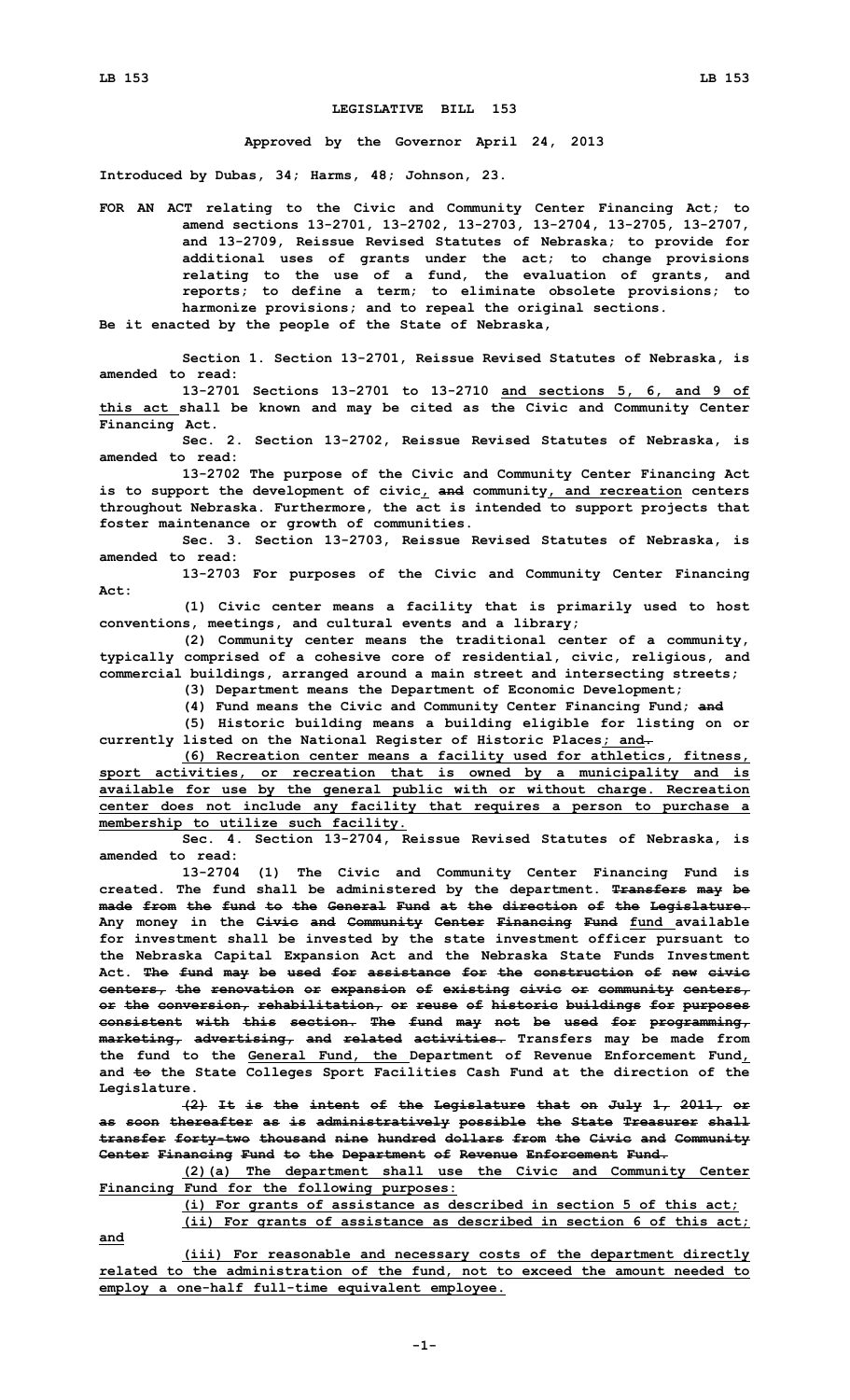**(b) The fund may not be used for programming, marketing, advertising, or facility-staffing activities.**

**(3) The State Treasurer shall transfer two hundred fifty thousand dollars from the Civic and Community Center Financing Fund to the State Colleges Sport Facilities Cash Fund on October 1 of 2012, 2013, and 2014. Commencing October 1, 2015, and every year thereafter, the State Treasurer shall transfer four hundred thousand dollars from the Civic and Community Center Financing Fund to the State Colleges Sport Facilities Cash Fund.**

**Sec. 5. (1) The department shall use the fund to provide grants of assistance for the following purposes:**

**(a) To assist in the construction of new civic centers and recreation centers or the renovation or expansion of existing civic centers and recreation centers;**

**(b) To assist in the conversion, rehabilitation, or reuse of historic buildings; or**

**(c) To upgrade community centers, including the demolition of substandard and abandoned buildings.**

**(2) Applications for grants of assistance pursuant to this section shall be evaluated by the department pursuant to section 13-2707.**

**Sec. 6. (1) The department shall use the fund to provide grants of assistance for engineering and technical studies directly related to projects described in section 5 of this act.**

**(2) Applications for grants of assistance pursuant to this section shall be evaluated by the department pursuant to section 9 of this act.**

**Sec. 7. Section 13-2705, Reissue Revised Statutes of Nebraska, is amended to read:**

**13-2705 The department may conditionally approve grants of assistance from the fund to eligible and competitive applicants within the following limits:**

**(1) Except as provided in subdivision (2) of this section, <sup>a</sup> grant request shall be at in an amount meeting the following requirements:**

**(a) For <sup>a</sup> grant of assistance under section 5 of this act, at least ten thousand dollars but no more than:**

**(a) (i) For <sup>a</sup> city of the primary class, one million five hundred thousand dollars;**

**(b) (ii) For <sup>a</sup> municipality with <sup>a</sup> population of forty thousand but less than one hundred thousand, seven hundred fifty thousand dollars;**

**(c) (iii) For <sup>a</sup> municipality with <sup>a</sup> population of twenty thousand but less than forty thousand, five hundred thousand dollars;**

**(d) (iv) For <sup>a</sup> municipality with <sup>a</sup> population of ten thousand but less than twenty thousand, four hundred thousand dollars; and**

**(e) (v) For <sup>a</sup> municipality with <sup>a</sup> population of less than ten thousand, two hundred fifty thousand dollars; and**

**(b) For <sup>a</sup> grant of assistance under section 6 of this act, at least two thousand dollars but no more than ten thousand dollars;**

**(2) Upon the balance of the fund reaching two million five hundred thousand dollars, and until the balance of the fund falls below one million dollars, <sup>a</sup> grant request shall be at in an amount meeting the following requirements:**

**(a) For <sup>a</sup> grant of assistance under section 5 of this act, at least ten thousand dollars but no more than:**

**(a) (i) For <sup>a</sup> city of the primary class, two million two hundred fifty thousand dollars;**

**(b) (ii) For <sup>a</sup> municipality with <sup>a</sup> population of forty thousand but less than one hundred thousand, one million one hundred twenty-five thousand dollars;**

**(c) (iii) For <sup>a</sup> municipality with <sup>a</sup> population of twenty thousand but less than forty thousand, seven hundred fifty thousand dollars;**

**(d) (iv) For <sup>a</sup> municipality with <sup>a</sup> population of ten thousand but less than twenty thousand, six hundred thousand dollars; and**

**(e) (v) For <sup>a</sup> municipality with <sup>a</sup> population of less than ten thousand, three hundred seventy-five thousand dollars; and**

**(b) For <sup>a</sup> grant of assistance under section 6 of this act, at least two thousand dollars but no more than ten thousand dollars;**

**(3) Assistance from the fund shall not amount to more than fifty percent of the cost of construction, renovation, or expansion; the project for which <sup>a</sup> grant is requested; and**

**(4) <sup>A</sup> municipality shall not be awarded more than one grant of assistance under section 5 of this act and one grant of assistance under section 6 of this act in any five-year period.**

**Sec. 8. Section 13-2707, Reissue Revised Statutes of Nebraska, is amended to read:**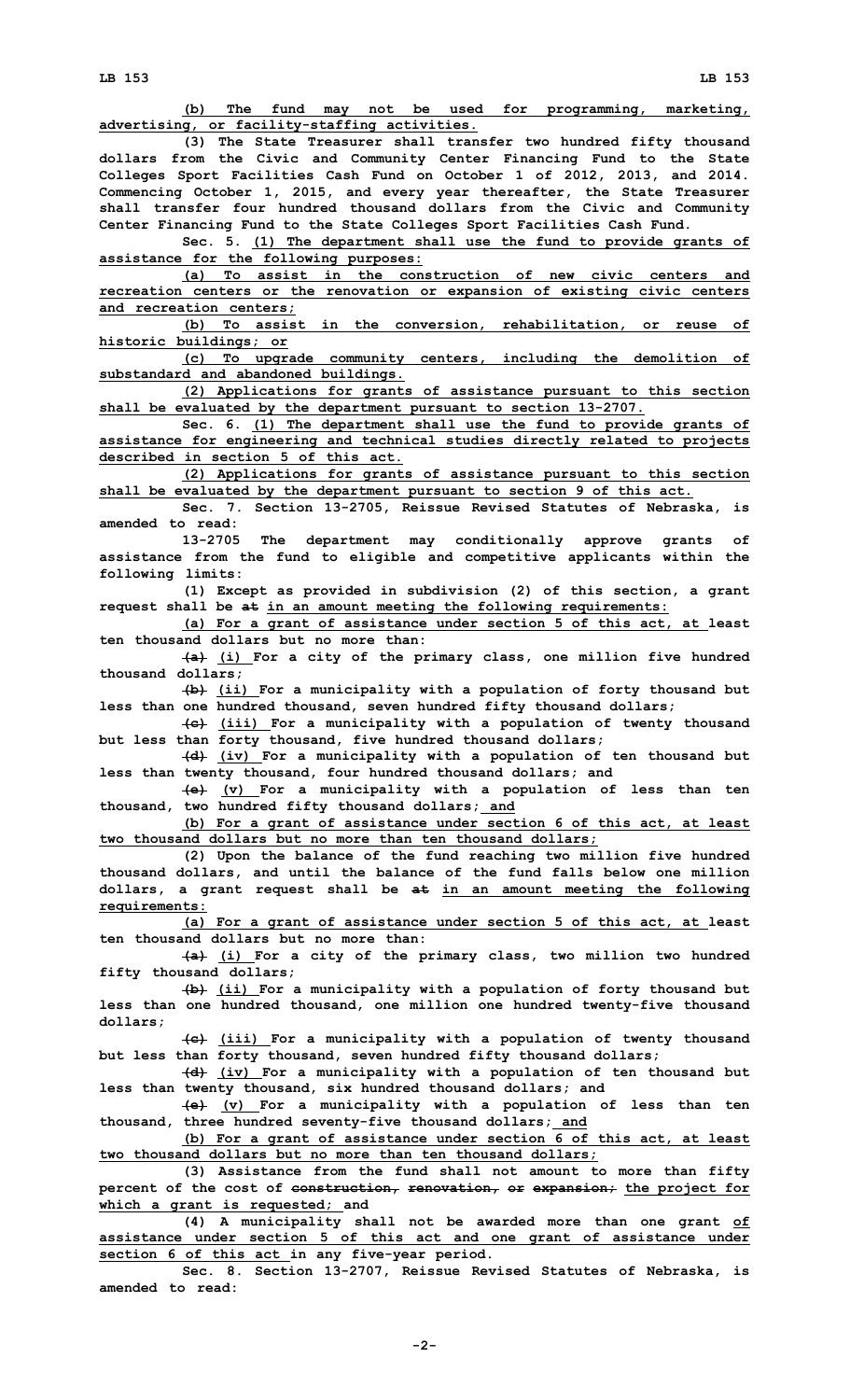**13-2707 (1) The department shall evaluate all applications for grants of assistance under section 5 of this act based on the following criteria, which are listed in no particular order of preference:**

**(1) Attraction impact. Funding decisions by the department shall be based in part on the likelihood of the project attracting new civic or community activity to Nebraska from outside of Nebraska. A project with greater out-of-state draw shall be preferred over <sup>a</sup> project with less impact;**

**(2) Socioeconomic impact. The project's potential for long-term positive impacts on the local and regional economy and society;**

**(3) Financial support. Assistance from the fund shall be matched at least equally from local sources. At least fifty percent of the local match must be in cash. Projects with <sup>a</sup> higher level of local matching funds shall be preferred as compared to those with <sup>a</sup> lower level of matching funds;**

**(a) Retention Impact. Funding decisions by the department shall be based on the likelihood of the project retaining existing residents in the community where the project is located, developing, sustaining, and fostering community connections, and enhancing the potential for economic growth in <sup>a</sup> manner that will sustain the quality of life and promote long-term economic development;**

**(b) New Resident Impact. Funding decisions by the department shall be based on the likelihood of the project attracting new residents to the community where the project is located;**

**(c) Visitor Impact. Funding decisions by the department shall be based on the likelihood of the project enhancing or creating an attraction that would increase the potential of visitors to the community where the project is located from inside and outside the state;**

**(4) (d) Readiness. The applicant's fiscal and economic capacity to finance the local share and ability to proceed and implement its plan and operate the civic or center, community center, or recreation center; and**

**(5) Project location. <sup>A</sup> project shall be located in the municipality that applies for the grant; and**

**(6) (e) Project planning. Projects with completed technical assistance and feasibility studies shall be preferred to those with no prior planning.**

**(2) Any grant of assistance under section 5 of this act shall be matched at least equally from local sources. At least fifty percent of the local match must be in cash.**

**(3) To receive <sup>a</sup> grant of assistance under section 5 of this act, the project for which the grant is requested shall be located in the municipality that applies for the grant.**

**Sec. 9. The department shall evaluate all applications for grants of assistance under section 6 of this act based on the following criteria:**

**(1) Financial support. Assistance from the fund shall be matched at least equally from local sources. At least fifty percent of the local match must be in cash. Projects with <sup>a</sup> higher level of local matching funds shall be preferred as compared to those with <sup>a</sup> lower level of matching funds; and**

**(2) Project location. Assistance from the fund shall be for engineering and technical studies related to projects that will be located in the municipality that applies for the grant.**

**Sec. 10. Section 13-2709, Reissue Revised Statutes of Nebraska, is amended to read:**

**13-2709 The department shall submit, as part of the department's annual status report under section 81-1201.11, the following information regarding the Civic and Community Center Financing Act:**

**(1) Information documenting the grants conditionally approved for funding by the Legislature in the following fiscal year;.**

**(2) Reasons why <sup>a</sup> full application was not sent to any municipality seeking assistance under the act;**

**(3) The amount of sales tax revenue generated for the fund pursuant to subsection (4) of section 13-2610 and subsection (6) of section 13-3108, the total amount of grants applied for under the act, the year-end fund balance, and, if all available funds have not been committed to funding grants under the act, an explanation of the reasons why all such funds have not been so committed;**

**(4) The amount of appropriated funds actually expended by the department for the year;**

**(5) The department's current budget for administration of the act and the department's planned use and distribution of funds, including details on the amount of funds to be expended on grants and the amount of funds to be expended by the department for administrative purposes; and**

**(6) Grant summaries, including the applicant municipality, project description, grant amount requested, amount and type of matching funds, and**